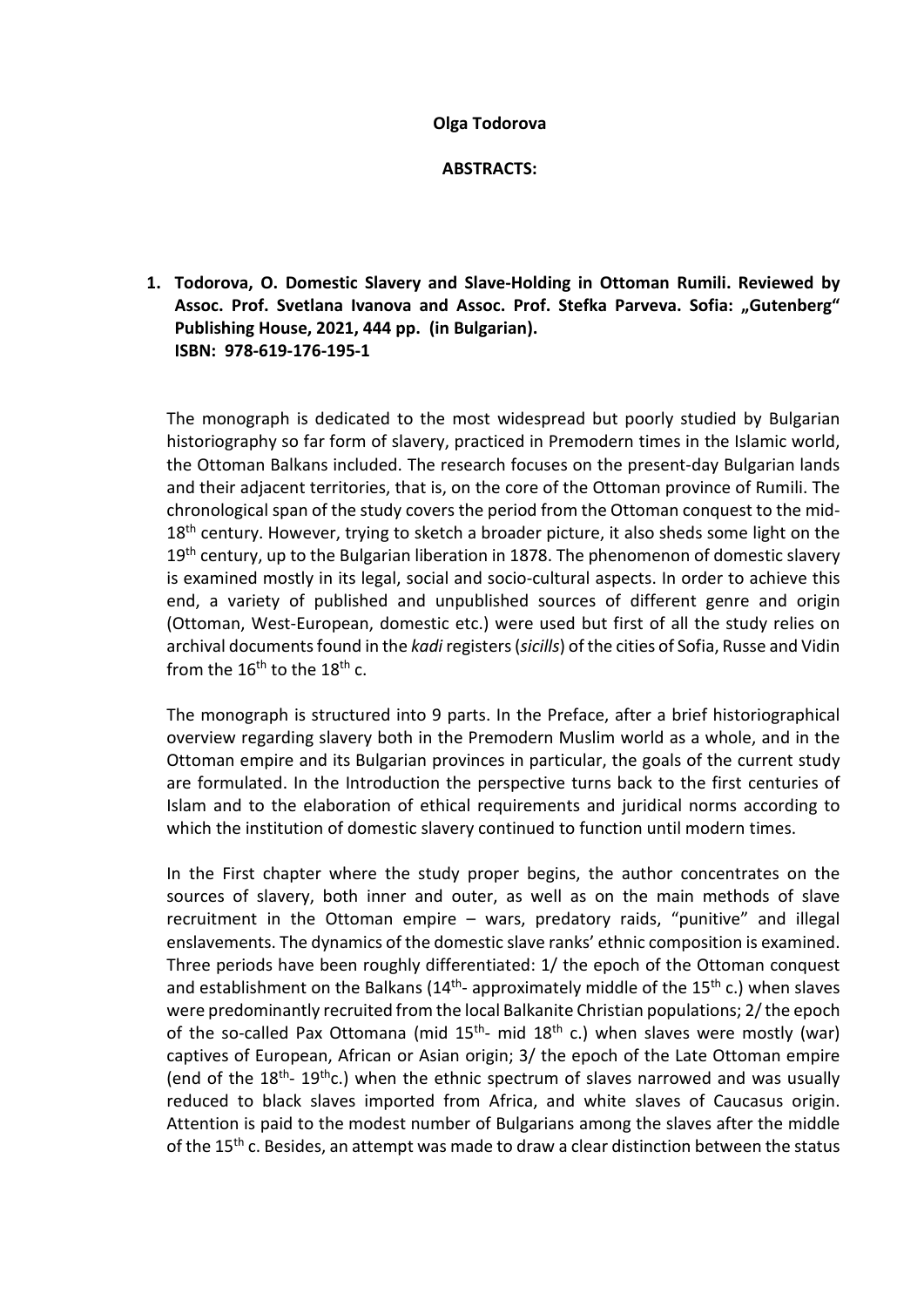of domestic slaves in the Ottoman Empire, on the one hand, and the status of Ottoman non-Muslim subjects (*zimmi*), on the other.

The two chapters which follow constitute the monograph's core. They deal with two diametrically opposite but synchronically developing processes - those of slaves' social integration and disintegration. In the Second chapter various mechanisms (economic, religious, marriage-related, linguistic etc.) of slaves' assimilation into Ottoman society are analyzed, together with the successive levels of integration reached by enslaved persons over the course of their lives. A special place is given to some liminal statuses between slavery and freedom through which many slaves passed before entering the ranks of free people. The manumitted slaves' integration via patron-client ties between them and their former masters was also explored. The Third chapter is dedicated to the darkest sides of slavery and the plight of male and female domestic slaves as potential or real victims of abuse (physical, sexual, psychological, confessional etc.) by their masters. Violence or neglect inflicted by slaveholders is considered as a crucial prerequisite for slaves' disintegration, giving rise to various forms of slave resistance such as slaves' fugitivism and slaves' crime. The positions of both "integrated" and "disintegrated" slaves have been illustrated by a number of case-studies based on *sicill* documents.

The Forth chapter tackles "the peculiar case" of black (*arap*) domestic slaves who, despite their small numbers in the Central-Balkan provinces of the Ottoman empire, deserve special attention due to several reasons: their informal marginalization because of the color of their skin; the specific forms of their inner organization and self-organization as well as their specific culture and the transformations which this culture underwent in the Ottoman milieu.

In the Fifth chapter the focus moves to the slaveholders. Taking as example the Ottoman city of Sofia their social/professional and confessional profile was drawn and a conclusion was accordingly reached about the diffusion of domestic slave-holding across almost all strata of Ottoman provincial society. Different types of slave-holding "strategies" have been analyzed. In this connection the prestigious aspect of slave-possession and especially its perception as a (high) status marker is highlighted.

The slave-holding "line" continues in the Sixth chapter where parallel types of slavery are presented which differ substantially from the dominant model of Muslim slave-holding discussed in the monograph. It reaches slaveries practiced both inside and outside the Ottoman empire. In the first place, the problem of Non-Muslim (Jewish as well as Christian) slave-holding in the Ottoman domains is tackled. An account was given of the Ottoman policy to Non - Muslim slave ownership, including the failed efforts of the authorities to impose a state ban on it. An attempt is also undertaken to identify the driving forces behind Christian/Bulgarian slave-holding which persisted throughout the Ottoman centuries, although on a very small scale. Its survival was partly explained by the ambivalent attitude of the Orthodox church and its functionaries towards the institution of slavery. This chapter offers a panoramic view of European slavery and slaveholding in the Late Middle Ages and Early Modern period. Some data are presented about Christians, Muslims and Jews from the Ottoman Balkans, who were enslaved in Renaissance and Enlightenment Europe. Certain "entanglements" and overlappings between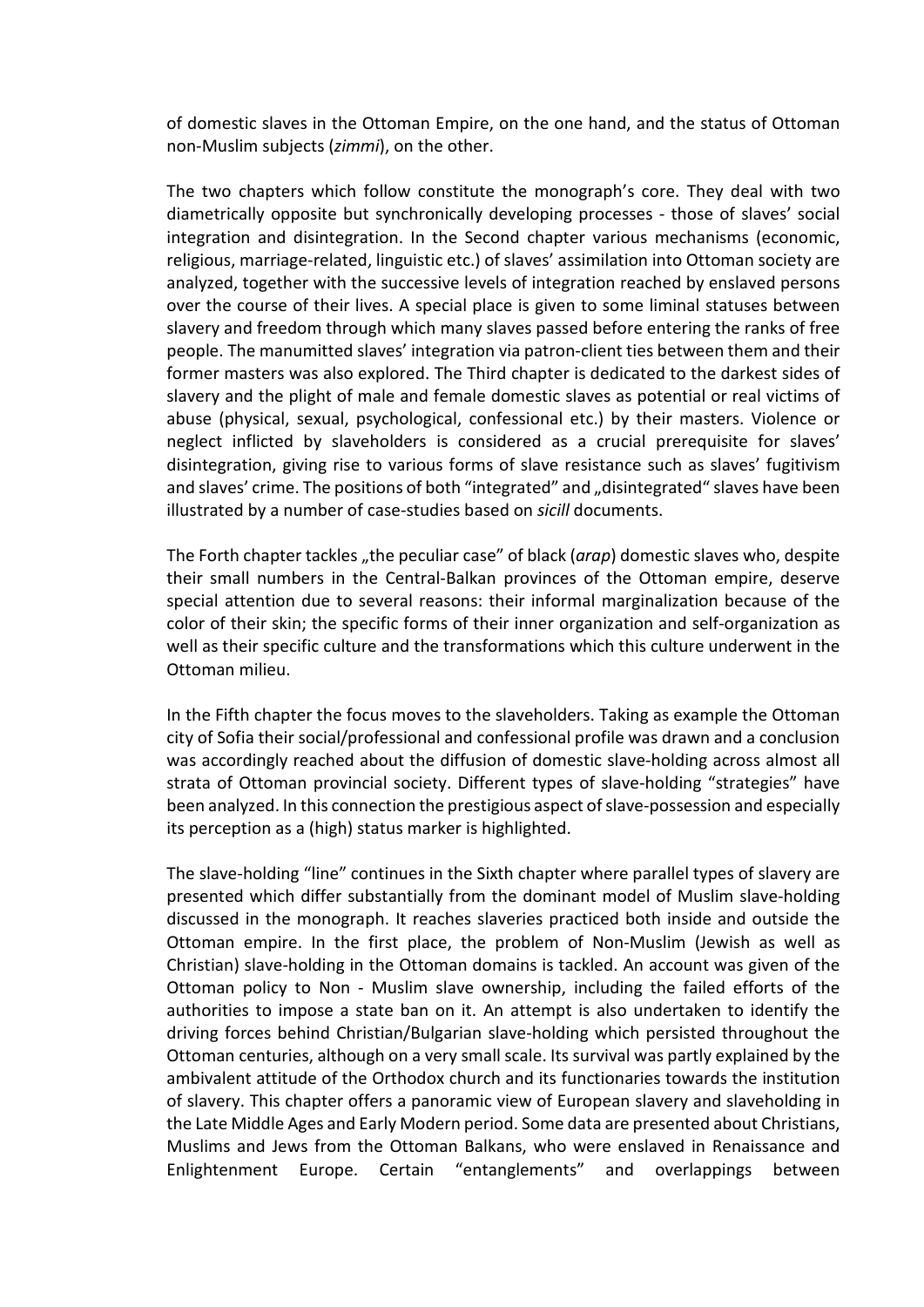Christian/European and Ottoman slaveries are pointed out. It is claimed that these "entanglements" made the European mainland during the epoch under study look like a space of "slavery without frontiers".

The last chapter, called "Epilogue", is devoted to the gradual decline of slavery in the Ottoman empire in the second half of the  $18<sup>th</sup>$  and  $19<sup>th</sup>$  c. but also to the Bulgarian perception of slavery in this epoch which was characterized by active nation building. The nation-wide imposition of the political metaphor "Turkish slavery" which occurred during the period under study is interpreted precisely in the framework of ongoing nationbuilding processes. At the end, a hypothesis is launched on the causes which paved the way for the "blending" of the two "Turkish slaveries" - the real and the metaphorical onein the Bulgarian public awareness.

The monograph includes tables annexed to the author's text in which a good part of data, derived from the documents exploited in the study, are summarized and presented in a more graphic way. It is also enriched by an extensive bibliography.

**1. Todorova, O. Between Stereotype and Reality: Jews in Bulgarian Literary Tradition since the Beginning of the 19th Century up to the Liberation of Bulgaria. – Literaturna misal (Literary Thought), 2000, № 1, с. 73- 90 (in Bulgarian).**

### **ISSN 0324-0495**

On the basis of manifold sources (both fiction and non-fiction texts, journalistic writings, personal correspondence, folklore records etc.) the study aims at reconstructing the collective portrait of the Jews as perceived by Bulgarians during the Age of National revival. An overview is offered of the most widely used motifs and features representing Jews such as, for example, the motif of Jewish "uncleaness", avarice and treachery, the allegation that Jews murder Christians for religious rituals, etc. The religion based stereotypes and superstitions from the past underlying the negative Jewish perception, together with some 19<sup>th</sup> century' socio-economic, cultural and political factors which helped cement this image into the public mind, are analyzed. However, the concomitant tendency of breaking old stereotypes during the modernization process is also delineated**.**

**2. Todorova, O. Prostitution in Bulgarian territories in the Early Centuries of Ottoman Rule. – In: Kr. Daskalova and R. Gavrilova (eds.). Granitsi na grazhdanstvoto: Evropeiskite zheni mezhdu traditsiata i modernostta (Limits of Citizenship: European Women between Tradition and Modernity). Sofia: LIK Press, 2001, pp. 63-78 (in Bulgarian). ISBN 954-607-474-8**.

In this article prostitution in the Bulgarian provinces of the Ottoman Empire is approached form two angles: the social milieu which fostered the phenomenon and the Ottoman policy towards it. Finding out the quite diverse backgrounds both of the prostitutes themselves (not only social marginals like nomad/semi-nomad gipsies and female slaves,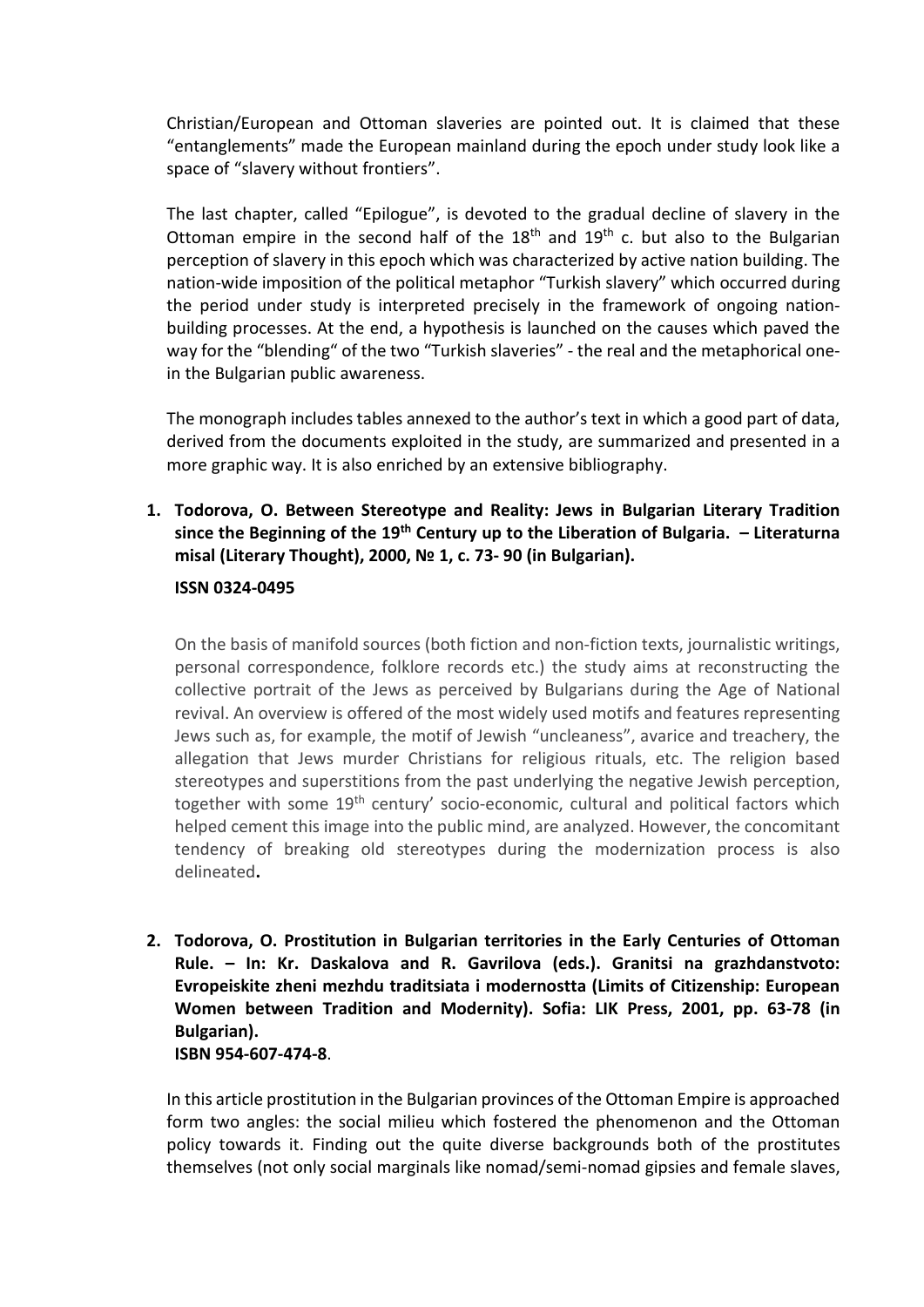but also free-born Muslim and Christian women with a sedentary lifestyle) and of their clients (janissaries, merchants, bachelors etc.), the author comes to the conclusion that prostitution in Ottoman times served as a powerful social safety-valve. That's why, it is argued, the Ottoman state, although never openly allowing prostitution, nevertheless did not dare to ban it officially. Instead, the state confined itself mostly to palliative measures such as temporary banishment or imposing taxes and fines on prostitutes.

## **3. Todorova, O. Servants and Concubines: The Female Slaves - An Understudied Social Category of the Epoch of the Ottoman Rule (15th - 17th Centuries). – Istorichesko badeshte (Historical Future), 2002, № 1-2, pp. 230- 269 (in Bulgarian). ISSN 1311-0144**

The study is intended, on the one hand, to shed light on women's social history in Bulgarian territories during the Ottoman period, and on the other hand, to elucidate domestic slavery which has been almost totally neglected by Bulgarian historiography. Several issues have been tackled. First, emphasis is laid on the changing sources of female slavery on the Balkans throughout the Ottoman centuries. While at the times of Ottoman conquest mass enslavements of native-born Christian women and children were quite usual, from the second half of the  $15<sup>th</sup>$  c. slaves came to be mainly spoils of war from abroad. Presented are also the various methods, both legal and illegal, of enslaving freeborn subjects of the Ottoman state which were practiced in the postconquest centuries, although on a limited scale. Attention is drawn to the lack of female *devshirme* and its consequences for the complete isolation of native women from political power. In the second part of the study the status of female slaves is analyzed. Their standing is treated in the light of the normative duality set in Sharia itself - partly as objects, and partly as persons with certain rights. A special place is allotted to the status of concubines in the light of Islamic sexual morality. Then the author dwells on different types of manumission (gratuitous, conditional, contractual and *ümm-ü veled*) practiced in Ottoman times and on female transition stages from slavery to freedom. Besides, the problem of the female slaves' religious conversion is broached. Emphasis is placed on the fact that Islamization was neither an absolutely necessary, nor a sufficient precondition of emancipation. The final part deals with manumitted slaves. The author examines the transformation of the master/slave bond into a bond between patron and client and describes the mutually beneficial aspects of this new relationship. The opportunities of the emancipated female slaves for social advancement, both normative and real, are also discussed.

**4. Тodorova, O. "Manly" Times? (Women in Public Space in the Early Centuries of Ottoman Domination). – In: Kontrasi i konflicti "zad kadar" v balgarskoto obshtestvo prez ХV-ХVІІІ vek (Contrasts and Conflicts "behind the scene" in Bulgarian Society, 15th-18th Centuries). Sofia: "Gutenberg" Publishing House, 2003, pp. 63-153 (in Bulgarian). ISBN 954-9943-55-0 (print).** 

The idea of this article is to challenge, at least partially, the widespread notion of women in Ottoman times as "domestic prisoners". In pursuing this goal, on the first pages of the study an attempt is made to delineate the limits of woman's mobility and her right to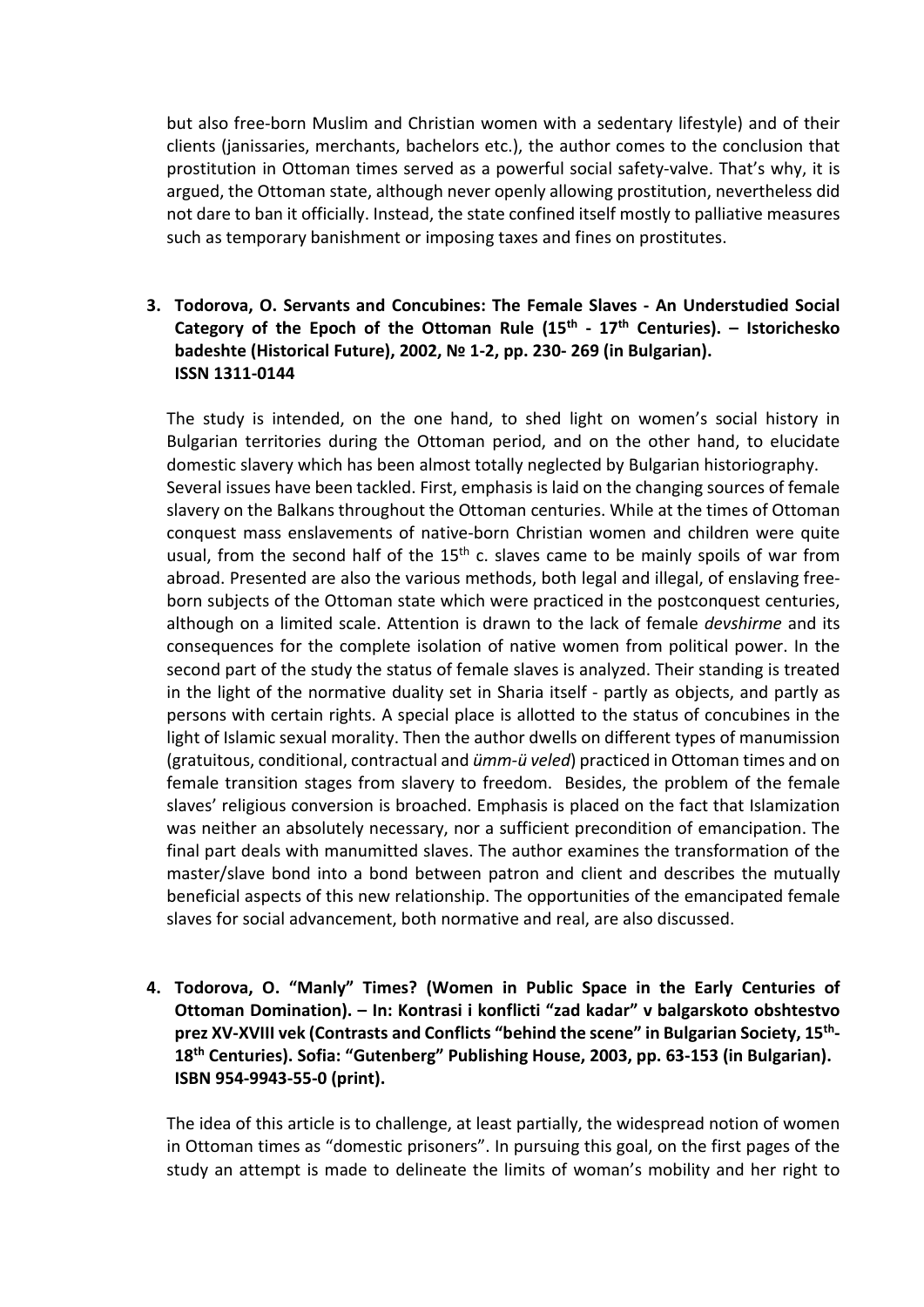public space. It is argued that womanly public spaces as well as womanly public behavior differed very much according to woman's confession, social standing, and age. Later on in the study, on the basis mostly of kadi documents, a glance is thrown at the activities of women, Muslim as well as Christian, in front of the judiciary. Women's performance in the court hall (through or without proxies), the various types of lawsuits involving women as well as the chances of these women, be they plaintiffs or defendants, to win their cases are analyzed. At the end, the participation of women, both Muslim and Christian, in business life and extra-domestic labor is examined, and the most visible and prestigious roles of social significance played by women within their territorial and religious communities are outlined. The conclusion drawn is that although far from being equal to men, women were not complete public life outsiders. Rather, because of the strict requirements of religious morality, they frequently played their public roles "silently" and "behind the scenes".

**5. Todorova, O. The Child in the Adults' World in 15th- 18th Centuries (on sources related to Bulgarian territories). – In: Kontrasi i konflicti "zad kadar" v balgarskoto obshtestvo prez ХV-ХVІІІ vek (Contrasts and Conflicts "behind the scene" in Bulgarian Society, 15th-18th Centuries). Sofia: "Gutenberg" Publishing House, 2003, pp. 154-225 (in Bulgarian). ISBN 954-9943-55-0 (print).** 

Being a first attempt to introduce the Childhood topic into the research on 15<sup>th</sup> -18<sup>th</sup> c. Bulgarian history, the study intends to give a general overview of the children's standing in Ottoman epoch. Leaving aside the more "intimate" intrinsic aspects of Childhood, the author concentrates, firstly, on the norms (in Sharia law, as well as in Christian Canon law and Bulgarian customary law) regulating the legal status of minors in this epoch. Secondly, some light is shed on children's real standing. Confessional and gender specificities are taken into account. The conclusion reached is that in the times and area under study the child's position was quite typical of preindustrial societies and that the elaboration of more attentive and respectful attitudes towards infancy and childhood was still to come. A variety of published and unpublished sources are used in this study, including archival Ottoman documents from *kadi* registers.

**6. Todorova, O. The Orthodox Church in Bulgarian Social Space in Early Ottoman Centuries. – In: P. Petkov (ed.). Balgarskata tzarkva pres vekovete (Bulgarian Church through the Centuries). Sofia: "St Kl. Ohridsky" University Press, 2003, pp. 114-136 (in Bulgarian). ISBN 954-07-1698-5**

Aiming to assess more precisely the real place of the Orthodox Church in Bulgaria during the centuries prior to the Age of National Awakening, the author looks at the constituent parts of Church organization, one after another: higher clergy, parish clergy, monks and laics. Their standing was analyzed in the framework, firstly, of the Ottoman social structure where the main division was between *askeri* (the ruling class) and *reaya* (the subjects), and, secondly, in the framework of the so-called *millet* system (a system of semiautonomous religious communities, comprising diverse ethnicities) which, although not codified until the 19<sup>th</sup> c., was in fact introduced in the middle of the 15<sup>th</sup> c. Not surprisingly, it was the higher clergy who benefitted mostly from both systems. However, due to the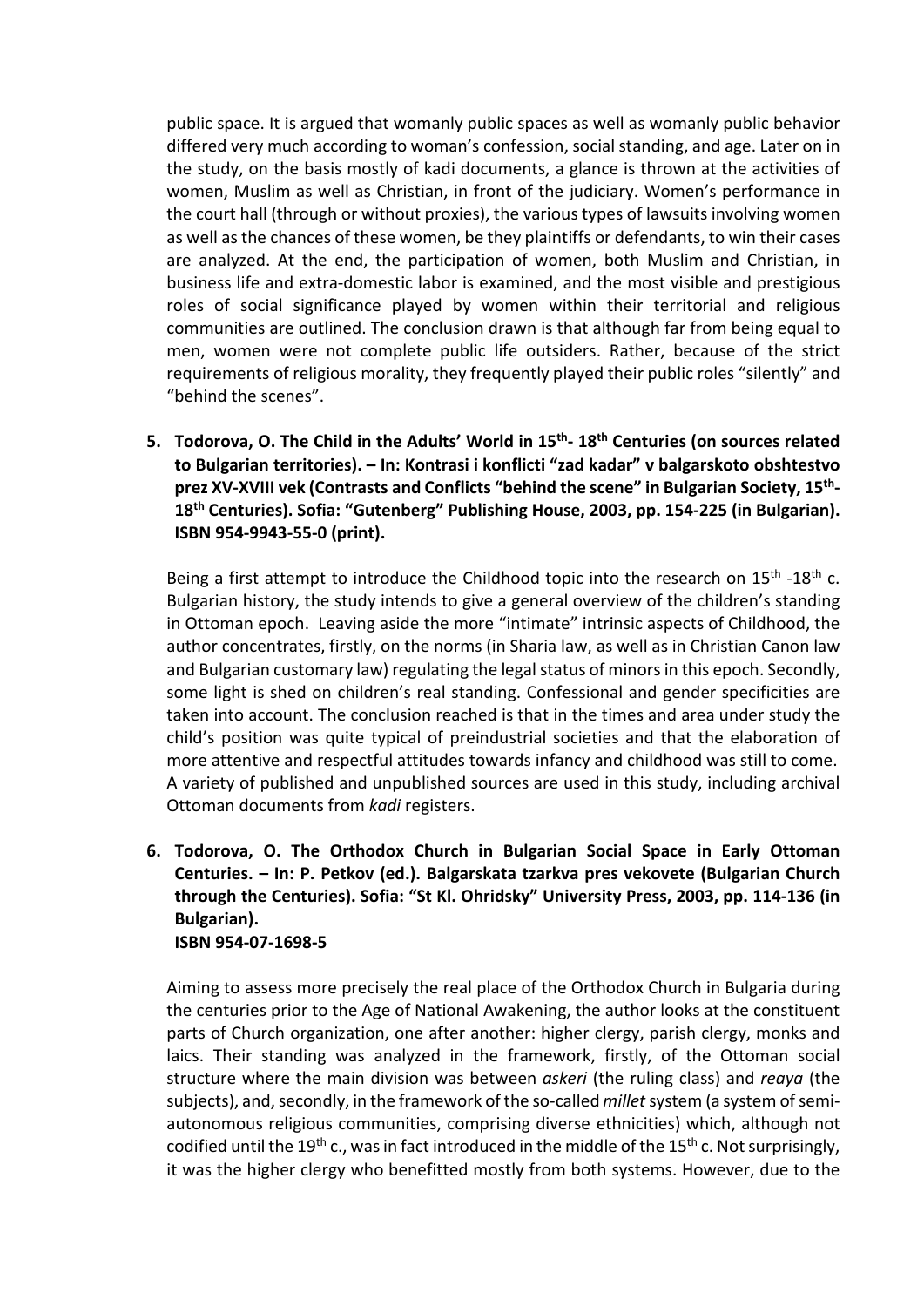alienation between high Orthodox clerics (predominantly Greek speaking) and their Bulgarian flock, the Church failed to realize its full leadership potential in the local milieu. In fact, thanks to the efforts of parish priests and monks (most of them Bulgarian), the Church proved effective only on the lower social level. This, however, produced a profound imprint on the quality of Bulgarian religious and cultural life.

**7. Todorova, O. Alcohol Consumption as Part of Manners and Customs' History in Premodern Times. – Istoricheski pregled (Historical Review), 2004, № 5-6, pp. 137-157 (in Bulgarian). ISSN 0323-9748**

The study explores alcohol consumption in the first centuries of Ottoman rule over Bulgarian territories through the prism of the so-called everyday history and in the context of the great civilizational conflict-contact between Christianity and Islam on the Balkans. However, accentuating the almost diametrically opposite Christian and Muslim approaches to alcohol drinking, which makes alcohol consumption a kind of confessional marker, the author at the same time examines not only the inevitable tensions that drinking beverages causes between the two religious communities but also their mutual influences and interactions. The turns in Ottoman anti-alcoholic state policy are traced as well as the ways they affected the every-day routine of both Muslim and Non-Muslim Ottoman subjects. Attention is paid also to the fact that the Orthodox church, quite conscious of the socializing power of alcohol, also tried to ban its flock from sharing it with Muslims in order to prevent conversions to Islam in a state of drunkenness.

**8. Todorova, O. The Other Pilgrimage: To the History of the Muslim** *Hajj* **from Bulgarian Territories in the 15th - 17th Centuries. – Istorichesko badeshte (Historical Future), 2006, № 1-2, pp. 220-277 (in Bulgarian). ISNN 1311-0144**

On the basis of various sources, including some hitherto unpublished Ottoman documents (mainly inheritance inventories of pilgrims who died on their way to/from Mecca), this article tries to form a more general notion of how Hajj was practiced by the Muslims who inhabited present-day Bulgarian territories in the first centuries of Ottoman domination. The study consists of five parts which have respectively been dedicated to: the means by which the title of *hajji* was acquired and used; pilgrimage routes, organization and duration of the Hajj pilgrimage; the social make-up of pilgrim communities; the demographic characteristics of pilgrims and the economic strategies they followed before leaving for Mecca and during the very trip itself; the converts to Islam among the *hajjis*. The main conclusions reached in the course of the study are that alongside its religious role Hajj played two important additional functions. In the first place, through its specific mechanisms it contributed to toning down social tensions by distributing the resources - be they economic or prestigious - among the members of the local Muslim communities. In the second place, Hajj was an effective integrating instrument. People newly converted to Islam aspired after the title of *hajji*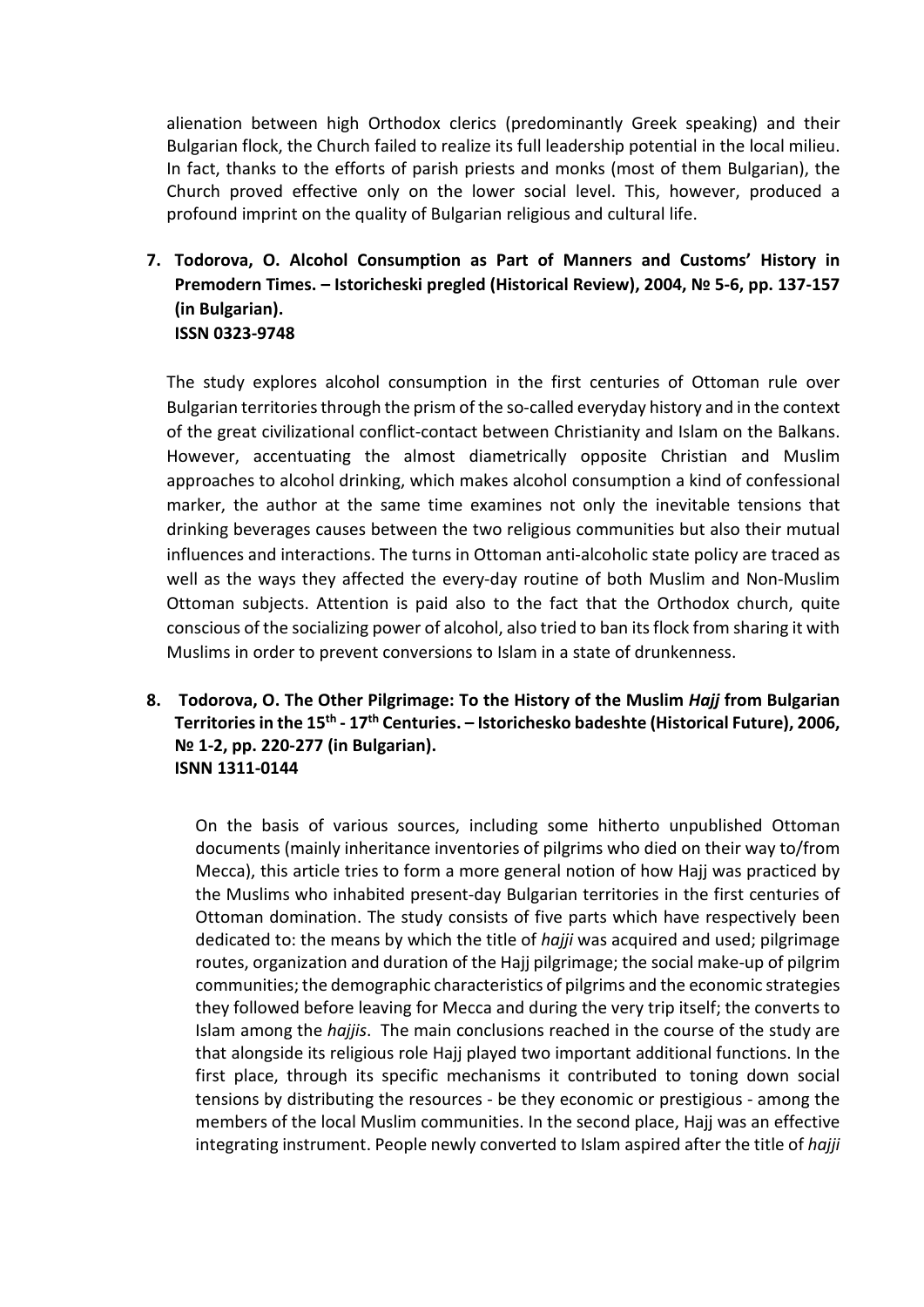regarding it as a kind of "trustworthiness certificate" which might ease their integration into the Muslim community.

## **9. Todorova, O. Gender Aspects of Islamization: Oral Tradition versus History. – Balgarski folklore (Bulgarian folklore), 2008, № 3-4, pp. 79-100 (in Bulgarian). ISSN 0323-9861 (print)**

This research is centered on some striking discrepancies between the gender dimensions of the "historical" Islamization – as outlined authentic documents from the Ottoman epoch, and the "folkloric" Islamization  $-$  as presented in Bulgarian folk songs. The distortion of the real gender characteristics of Islamization, as the author has tried to show, seems different in each of the two big groups of folkloric texts which are being analyzed in the article. In the song texts dealing with forced conversions to Islam which turned out to be unsuccessful, the "pedagogical" (safeguarding Christian faith) function of folklore took over. Consequеntly, in these songs both genders are treated equally and with similar respect, and the sufferings and heroic deeds typical for one of the genders in real life, are projected without any problem to the other gender. However, in the texts dedicated to the successful conversions from Christianity to Islam, i.e. to shameful deeds from the perspective of Christian ethics, the patriarchic normative function of folklore comes to the foreground. Obeying the gender hierarchy established for centuries, the folk singer is doing his best to protect the authority of the "stronger gender". That's why he eagerly hides the male (and especially the voluntary male) apostasies and tries to ascribe the proclivity to succumb to the temptations of a more opulent post-conversion life only to the "softer" gender.

**10. Todorova, O. An Episode from the History of Vidin (1689/1690): Reflections on Hristo Gandev's Theory of the so-called "Bulgarizaton" of Towns. – In: Kr. Mutafova (ed.-inchief). Balkanite – Ezik, Istoriya, Kultura (The Balkans - Languages, History, Cultures). Veliko Tarnovo: "St Cyril and St Methodius" University Press, 2008, pp. 104-114 (in Bulgarian). ISBN 978-954-524-636-4** 

#### In German:

**Todorova, О. Die österreihische Okkupation der Stadt Vidin hinsichtlich der Theorie für "Bulgarisierung" der Städte. – Bulgarian Historical Review, 2010, № 1-2, рр. 3-15.** 

#### **ISSN 0204-8906**

More than half a century ago the prominent Bulgarian scholar Hristo Gandev launched the idea that the migrations of Bulgarian Christians from Vidin's rural hinterland to the urban centre at the end of the 17th and during the 18th c., witnessed by contemporary kadi *sicills*, constituted a phenomenon of more than local significance. This so-called "bulgarization of towns", Gandev claimed, was due to the progressive economical development and to the growing cultural and religious self-consciousness of the indigenous population. The author of the present article tries to challenge Gandev's theory on the example of Vidin's history during the war between the Ottoman Empire and the Holy League at the end of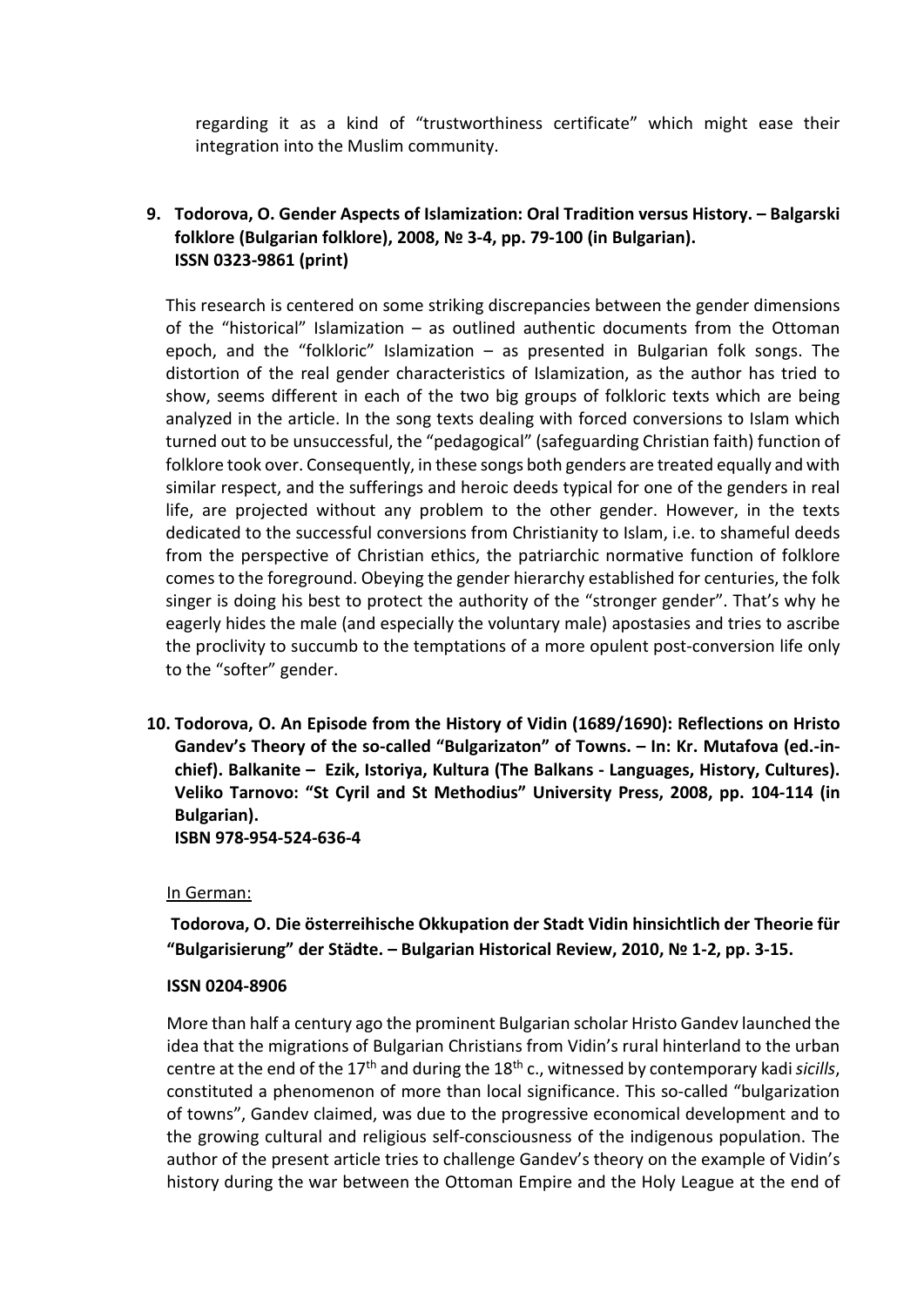the17<sup>th</sup> c. Relying mainly on some recently published sources of both Ottoman and Austrian origin, which throw a new light on the period of Austrian occupation of the city of Vidin from October 1689 to August 1690, and complementing these sources with information drawn from Vidin *sicills*, she emphasizes the destructive character of the Austrian presence in Vidin, which resulted in an almost total demolition of town infrastructure, as well as in heavy human losses, especially on the Muslim part. The conclusion is made that, contrary to Gandev's suggestions, it appears that the Christian "influx" into the city was not provoked by any significant internal socio-economic development taking place in the local Bulgarian community. It was rather a by-product of the specific demographic and socio-economic situation in Vidin as an aftermath of war. The immigrants were supposedly lured by low purchase prices of residential and commercial real estate properties in the severely devastated city.

# **11. Todorova, O. The Institution of Slavery in Bulgaria in the Period of Its Decline.– Istorichesko badeshte (Historical Future), 2008-2009, № 1-2, pp. 85- 141 (in Bulgarian). ISNN 1311-0144**

Discussing the institution of slavery as an element of the public landscape of Bulgaria before its Liberation (1878), the author tries to answer the question in what way with the passage of time the term *slavery* managed to become established on Bulgarian soil as a collective designation of the entire age of Ottoman Rule. The thesis upheld is that for the majority of Bulgarian subjects of the Ottoman Empire the institution of slavery in its two varieties (domestic slavery and elite/military slavery) ceased to be a grave danger far before the beginning of the Tanzimat. On principle, even from the times of Ottoman establishment on the Balkans, Bulgarians were guaranteed the status of personally free *zimmi* which was why they rarely and only by exception fell into the ranks of domestic slaves. Later on, along with the final revocation of janissary recruitments by the end of the  $17<sup>th</sup>$  - the first half of the  $18<sup>th</sup>$  century, Bulgarians also were no longer used as military slaves. Then again, during the Tanzimat itself, when slavery in the entire Ottoman empire began to decline thanks to a number of restrictive measures against the slave trade undertaken by the Sublime Porte under British pressure, Bulgarians slipped completely out of the grasp of the institution of slavery.

It was precisely the fact that Bulgarians regarded slavery as a fate awaiting "others" (exceptionally Circassians and black Africans in the 19<sup>th</sup> c.) that explains why the theme of slavery was relatively rarely discussed in the legitimate Bulgarian press before the Liberation, as well as why in the Bulgarian emigrant press of the same period the issue of slavery was used as a tool tailored to the objectives of the struggle for political liberation, without succeeding in becoming a full-fledged part of the national modernistic discourse. The study also points out that in the 19<sup>th</sup> century, in parallel with the crystallization of the national idea, the metaphorical usage of the term *slavery* made wide inroads into the Bulgarian public and political lexis as an expression of the dependance of the emerging nation on its ethnically and/or religiously alien authorities - the Ottoman secular power and the spiritual authority of (the Greek) Ecumenical Patriarchate in Constantinople. The author claims that "the blending" of these two slaveries, the real and the metaphorical one, in Bulgarian public opinion was very much a result of the dramatic events during the April Uprising (1876) and Russo-Turkish War of 1887-1878 when a certain number of Bulgarian women and children were kidnapped by Ottoman irregular troops. Although not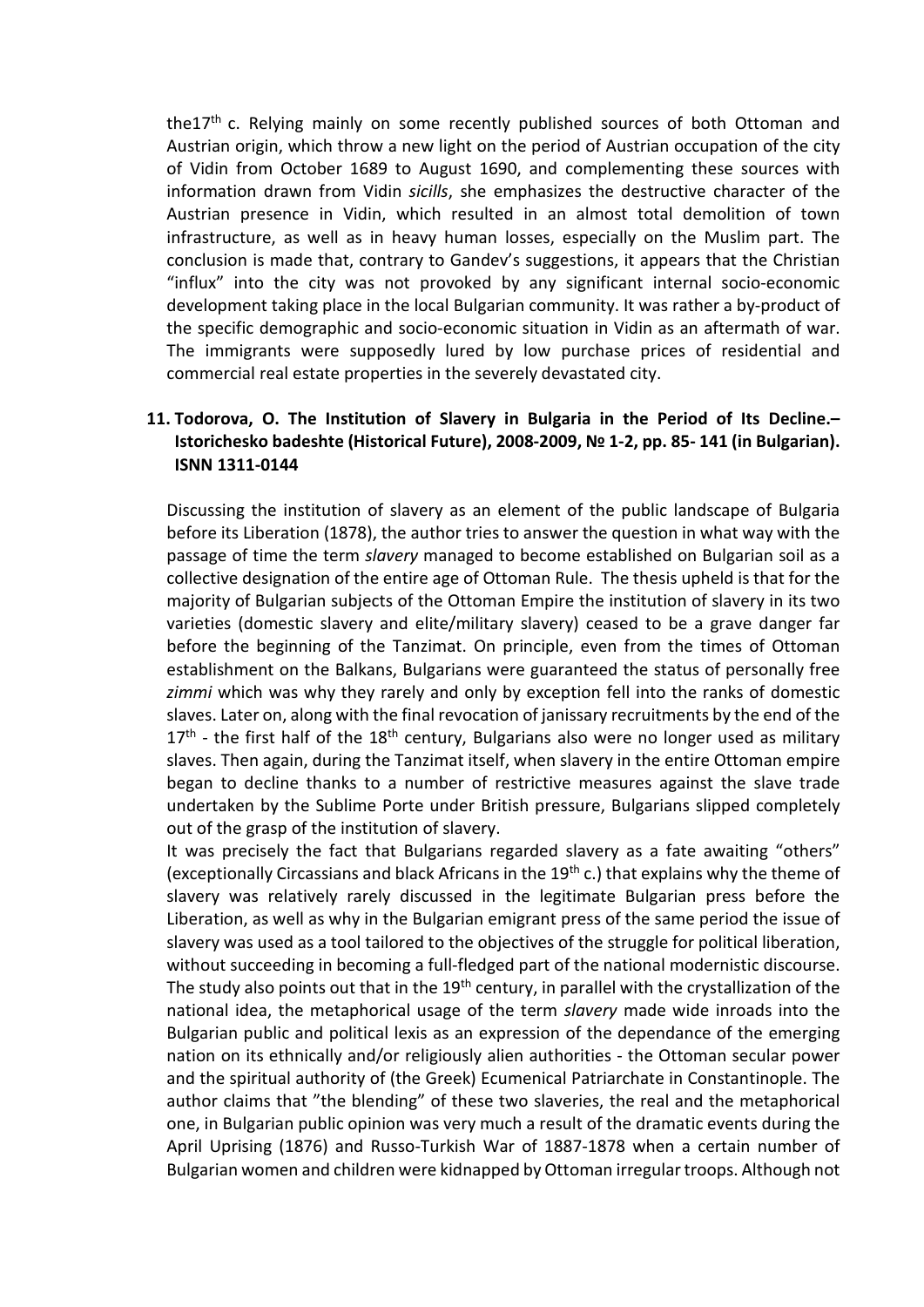particularly numerous and made against the will of the authorities, it was precisely these brutal enslavings which, it seems, shaped the notion of the entire alien rule as an epoch of "slavery".

**12. Todorova, O. The Non-Muslim Wakf in the Age of Ottoman Domination: Some Legal Aspects. – In: K. Kosev, I. Todev, E. Statelova, etc. (eds.). Sine Ira et Studio. Izsledvaniya v pamet na Prof. Zina Markova (Studiesin Memory of Prof. Zina Markova). Sofia: "Prof. Marin Drinov" Academic Press, 2010, pp. 433-454 (in Bulgarian**). **ISBN 978-954-322-344-2**

In this study several new questions are posed, related to the theory and practice of the Non-Muslim (and, more precisely, Christian/Church) *wakf*-making on the Balkans during the Ottoman epoch. Two historical phases have been outlined: the first one, lasting almost a century and a half after the Conquest, when, in respect to Non-Мuslim *wakf* foundations, the Ottoman authorities willingly compromised with the essential requirements of the Sharia; and the second one, since Sultan Selim II's reforms of  $60^{\circ}$ -70 $^{\circ}$ of the 16<sup>th</sup> c. (known among the Balkanite peoples as "sale of churches and monasteries"), when the regime tightened its control over Non-Muslim/Christian/Church wakfs. On the basis of various documents, mostly Ottoman *fetvas,* the author tries to define the causes for the Christians' retreat from *wakf*-making during the second period. These are found in the inconsistencies of Ottoman state policy towards Non-Muslim *wakf*s as well as in the complеxities of the *wakf* legal matter itself which exposed Christian founders to the potential risk of falling into various legal traps. The influence of Muslim "*wakf* culture" on Christian forms of charity has been also analyzed.

### **13. Todorova, O. Between Folklore and History: The Mighty Sklav. – Istoricheski pregled (Historical Review), 2010, № 1-2, pp. 34-66 (in Bulgarian). ISSN 0323-9748 (print)**

The first part of this article tries to identify "The Mighty Sklav" - a hero in several songs from the so-called janissary series in Bulgarian folklore. It is long known that the actual prototype of this folk hero was a historically established janissary commander from the first half of the  $17<sup>th</sup>$  century who was named exactly as his counterpart in the song - The Mighty Sklav. That person was mentioned in a Bulgarian marginal note dating from 1623 that relates to the dramatic events connected to the levy of the so-called blood tax in the village of Maglish (Kazanlik region). In this study, based on an analysis of Ottoman, Greek and other sources, an attempt was made to prove that behind The Mighty Sklav of the marginal note of 1623 hides probably the future grand vizier of the Ottoman empire Bayram pasha (deceased 1638). The second half of the article deals with the "transformations" of The Mighty Sklav in Bulgarian folklore and historical memory. The author reflects on the reasons that prompted the folklore conversion of The Mighty Sklav first into a Bugarian hero and later on  $-$  into a Greek, while the hypothetical real prototype, the Great vizier Bayram pasha, was in fact a Turk.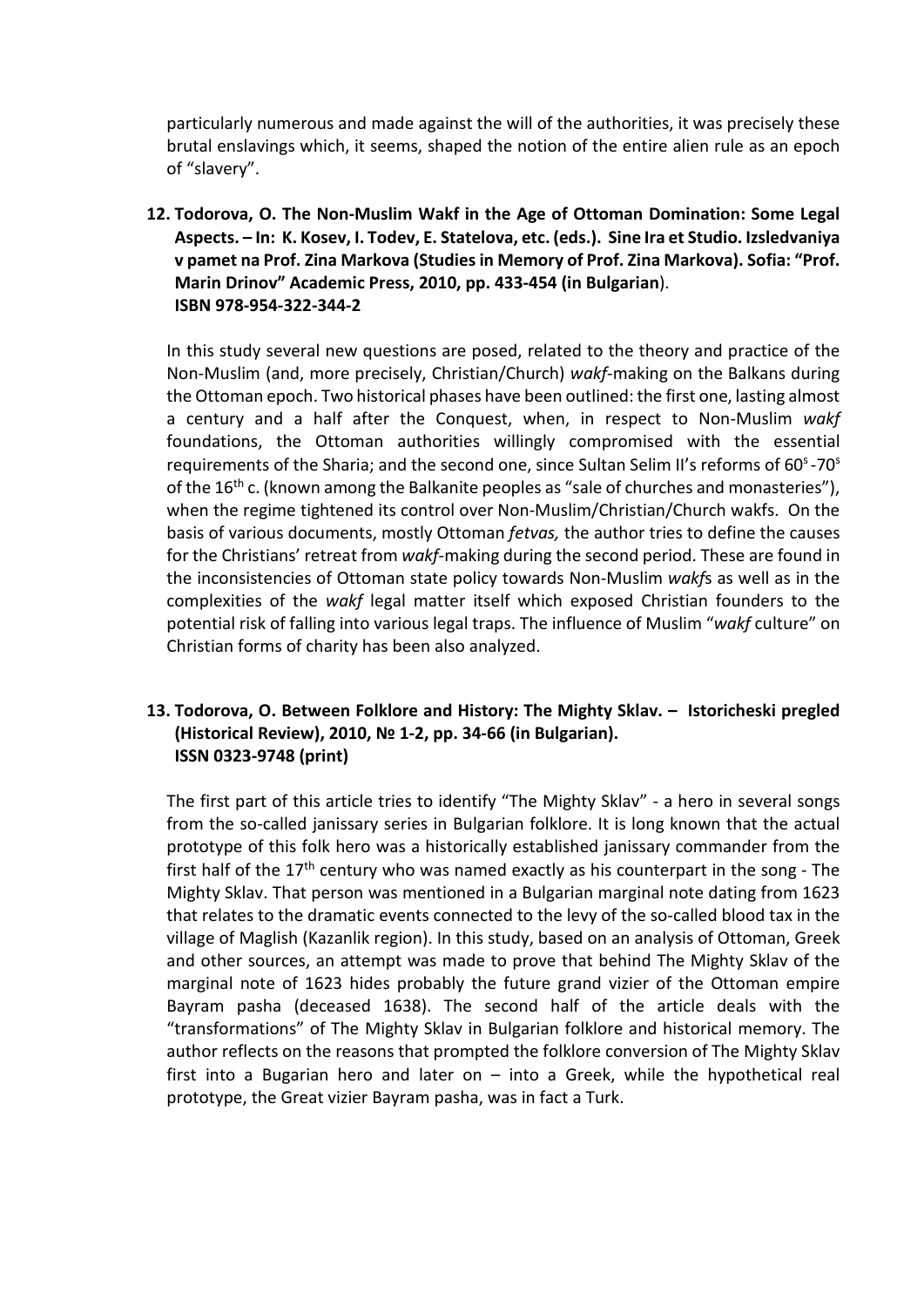**14. Todorova, О. Тhe Ottoman state and its Orthodox Christian subjects: the legitimistic discourse in the seventeenth-century "Chronicle of Serres" in a new perspective. – Turkish Historical Review (Leiden: Brill), 1 (2010), рр. 86-110. ISSN 1877-5454; e-ISSN 1877-5462**

### In Bulgarian:

**Todorova, O. On the problem of Orthodox-Christian Legitimism: The Case of Synadinos. – In: I. Todev, N. Danova, A. Dimitrov etc. (eds). Prosveta i promiyana. Sbornik v chest na chl.-kor. st.n.s. Rumiana Radkova po sluchay 150-godishninata na Bolgradskata gimnaziya (Education and Change. Collection of Studies in Honour of Prof. Rumiana Radkova, on the Occasion of the 150th Anniversary of the Bolgrad High School). Sofia: Institute for Historical Studies, Bulgarian Academy of Sciences, 2010, с. 512- 536 (in Bulgarian).**

#### **ISBN 978-954-2903-01-7**

This article discusses a relatively understudied aspect of Balkan mentality and political culture during the period preceding the birth of modern Balkan nationalisms. Its subject is Orthodox legitimism, that is, the loyalist attitude of the Christian subjects of the Ottoman empire towards the central Ottoman authorities. Legitimism is analyzed here in the light of the so-called Chronicle of Serres, composed by Synadinos, a Greek Orthodox priest, born in 1600. The first part of the present study attempts to systematize the more prominent manifestations of 'Orthodox legitimism' in the chronicle of Synadinos. The second part tries to identify the conceptual matrix in the chronicle, on the basis of which the legitimism professed by Synadinos was constructed. The idea, developed in this part, is that the legitimist message of the priest from Serres largely overlaps with another, specifically Islamic, concept—that of 'justice' (*adalet*), a cornerstone for the doctrine of state governance in the Ottoman empire. The fact, that a Balkan Orthodox priest was able to 'internalize' so well the *adalet*-theory, is viewed in this article not only as evidence for the effectiveness of state propaganda on the Orthodox subjects of the Ottoman empire but also as a signal for the as yet inadequate state of study of communication channels between Christians and Muslims in the Ottoman Balkans.

**15. Todorova, O. The "Sexualization" of a Single Religion: To the Problem of Bulgarian Perceptions of Islam during the National Revival Epoch. – In: Balkanite: modernizatsiya, identichnosti, idei. Sbornik v chest na Prof. Nadiya Danova (The Balkans: Modernization, Identities, and Ideas. In Honour of Prof. Nadiya Danova). Sofia: Institute for Balkan Studies and Center of Thracology, Bulgarian Academy of Sciences, 2011, pp. 250-277 (in Bulgarian). ISBN 978-954-92231-8-7**

#### In Greek:

*Όλγκα Τόντοροβα,* **Η «σεξουαλικοποίηση» μιας θρησκείας: συμβολή στη μελέτη των απόψεων των Βουλγάρων για το Ισλάμ την περίοδο της εθνικής αναγέννησης. - In: Τα Βαλκάνια. Εκσυγχρονισμός, ταυτότητες, ιδέες. Συλλογή κειμένων κειμένων προς τιμήν**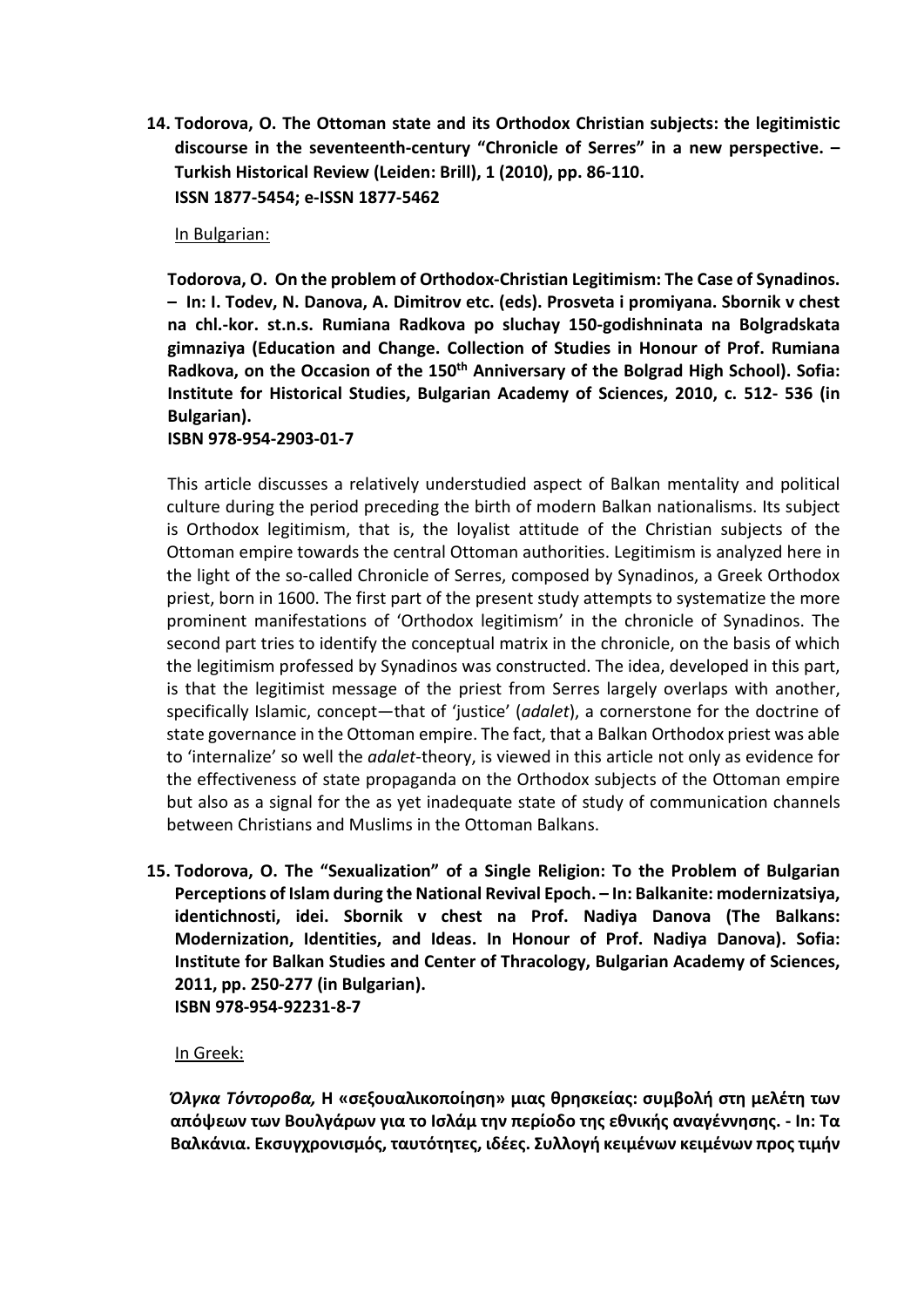## **της καθηγήτριας Νάντιας Ντάνοβα. Πανεπιστημιακές Εκδόσεις Κρήτης, Ινστιτούτο Μεσογειακών Σπουδών – ΙΤΕ, Ηράκλειο, 2014, 259-288. ISBN 978-960-524-437-8**

The premise of this study is that the role of the religious component in constructing the (negative) Image of the Turk during the Bulgarian national revival epoch has been unjustifiably neglected by researchers. Proceeding on this path, the author concentrates on one particular motif which was quite popular in this epoch - the motif of Islam as a lecherous religion. The evolution of the above-mentioned motif, whose roots lay back to the Middle Ages, is examined through the writings of three prominent Bulgarian intellectuals and political leaders who wеrе active in the beginning (Sophronyi Vrachanski), in the middle (Georgi Rakovski) and in the third quarter of the  $19<sup>th</sup>$  century (Lyuben Karavelov). The study shows how, in the course of that century, the religious incentives standing behind the notion of "licentious" Muslims gradually receded into the background and how instead the same stereotype was instrumentalized to serve the emerging Bulgarian national ideology.

**16. Mircheva, K., O. Todorova. Unknown Pages from the Life of an International** *Aventurier* **during the Third Quarter of the 19th Century: Balkanistic Visions and Bulgarian Contacts of Frederick Millingen (alias Osman Bey) up to 1878. – In: P. Bozinov, A. Kirilova etc. (eds). Balgarskoto vazrozhdensko obshtestvo: problemi, borbi, postizheniya. Sbornik v chest na 75-godishninata na dotsent Ognyana Mazhdrakova (Bulgarian Society in the National Revival Epoch: Problems, Struggles, and Achievements. Studies in Honour of the 75th Anniversary of Assoc. Prof. Ognyana Mazhdrakova. Sofia: "Prof. Marin Drinov" Academic Publishing House, 2012, pp. 411- 446 (in Bulgarian). ISBN 978-954-322-544-6** 

### A translation in Greek:

*Μίρστεβα, K. - Τόντοροβá, О.* **βαλκανικά Ђράματα καί βουλγαρικές Tπαφες το‡ Φρέντερικ Μίλλινγκεν (Όσμάν μπέη): Dγνωστες σελίδες Bπό τÞ βιογραφία Uνüς διεθνο‡ς τυχοδιώκτη το‡ 19ου αrώνα. –** *ΤΑ ΙΣΤΟΡΙΚΑ***, Τ. 56, 2012, 37-80. ISSN 1105-1663** 

The first part of this study presents briefly the most important episodes of Frederick Millingen's(Osman bey's) biography in the broader context of his family history. Examined here are his various role-transformations and the manifold twists of his personal, national, religious and political self-identification. Attention is paid also to his literary works and political pamphlets, in which he appears as a representative of 19<sup>th</sup> century "orientalism" and as a proponent of anti-semitism and right-wing conspiracy thinking. A number of archival documents have been used in the second part of the study, shedding light upon Osman bey's Balkan connections up to the Russo-Turkish war of 1878 and upon his views on the region's future after the anticipated downfall of the Ottoman Empire in the years to come. The emphasis here is laid on Osman bey's Bulgarian contacts and on the impact of his writings on Bulgarian reading audiences. The central question asked is how Bulgarian intellectuals and politicians exploited Osman bey's authority and ideas to promote their own cause – the emerging Bulgarian nationalism.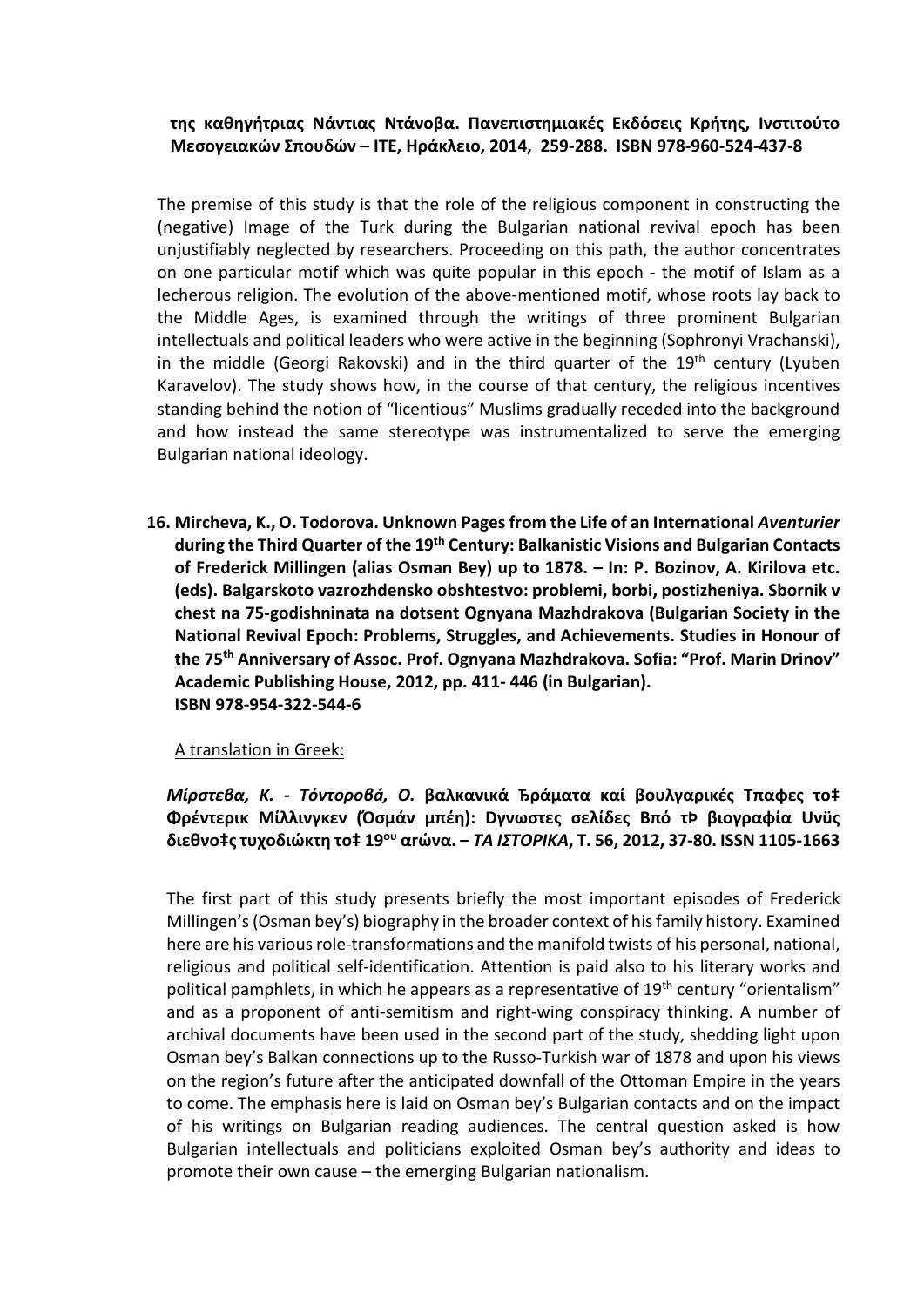**17. Todorova, O. Sofroniy on Other Religions: Observations on the Islamic Part of His "Book of the Three Faiths". – In: P. Mitev and V. Racheva (eds.). Sofroniy Vratchanski knizhovnik i politik na Novoto vreme (Sofroniy of Vratsa: Man of Letters and Politician of the Modern Age). Proceedings of the International Conference, Sofia, Nov. 24, 2011. Sofia: "St. K. Ohridski" University Press, 2013, pp. 234-250 (in Bulgarian). ISBN 978-954-07-4352-3**

Discussing the part on Islam of the so called "Book of the Three Faiths" (1805), written by the Bulgarian bishop Sofroniy of Vratsa, the study aims at depicting the bishop as a transitional personality at the crossroad between the Middle Ages and Modern Times. "The Book", in Sofroniy's own words, was destined to enlighten Bulgarians with some knowledge of the main principles and practices of the three monotheistic religions. In spite of this declaration however, the general attitude towards non-Christian faiths, Islam included, shown in the book, was more in accord with the medieval polemic writing.

Although Sofroniy claimed full authorship of the "Islamic"part of his book, this part, as it is well known, was in fact a free translation from the famous "System of the Mahometan Religion" by the Moldavian prince Dimitrie Cantemir, published in Russia in 1722. Comparison between the two texts, the Russian original and its Bulgarian rendering, reveals that Sofroniy copied Cantemir's treatise, repeating uncritically his mistakes and inaccuracies. This fact makes us believe that although the bishop spent most of his life in a mixed Christian-Muslim milieu, his knowledge of Muslim religious rites and laws was nevertheless quite superficial. Obviously conscious of his own ignorance in Islamic religious matters, Sofroniy himself didn't dare to alter the text of his exemplar. He was reluctant even to enrich it with some telling examples derived from Bulgarian past and present events. What Sofroniy knew very well however was the harsh reality of Christians' life under Ottoman rule. It was described quite graphically in Sofroniy's own autobiographical work entitled "Life and Sufferings of the Sinful Sofroniy", which the bishop tried to present as a kind of continuation of Cantemir's authorized text. Thus, combining two literary works, the first focusing on Islamic "theory" and the second – on Islamic practice, Sofroniy made an attempt to provide his compatriots with a strong ideological weapon ready for the turbulent times facing the Balkans at the beginning of the 19<sup>th</sup> century.

**18. Todorova, O. Slaves-Captives during the War between the Ottoman Empire and the Holy League at the End of the 17th Century: Christian-Muslim Parallels. – In: Lichnost, narod, istoriya. Natsionalno-osvoboditelnite borbi prez perioda 15-19 vek (Personalities, Peoples, History: Struggles for National Liberation, 15th- 19th Centuries). Hungarian Cultural Institute in Sofia - Historical Museum, Chiprovtsi. Sofia: Gera Art, 2014, pp. 150-167 (in Bulgarian**). **ISBN 978-954-9496-19-2**

As a major turning point in the history of the Balkans and Central Europe, the War between the Ottoman Empire and the so-called Holy League from 1683 to 1699 has been meticulously studied from almost every point of view. Yet, relatively little attention has been paid to its humanitarian aspects. Along these lines, the present article deals with war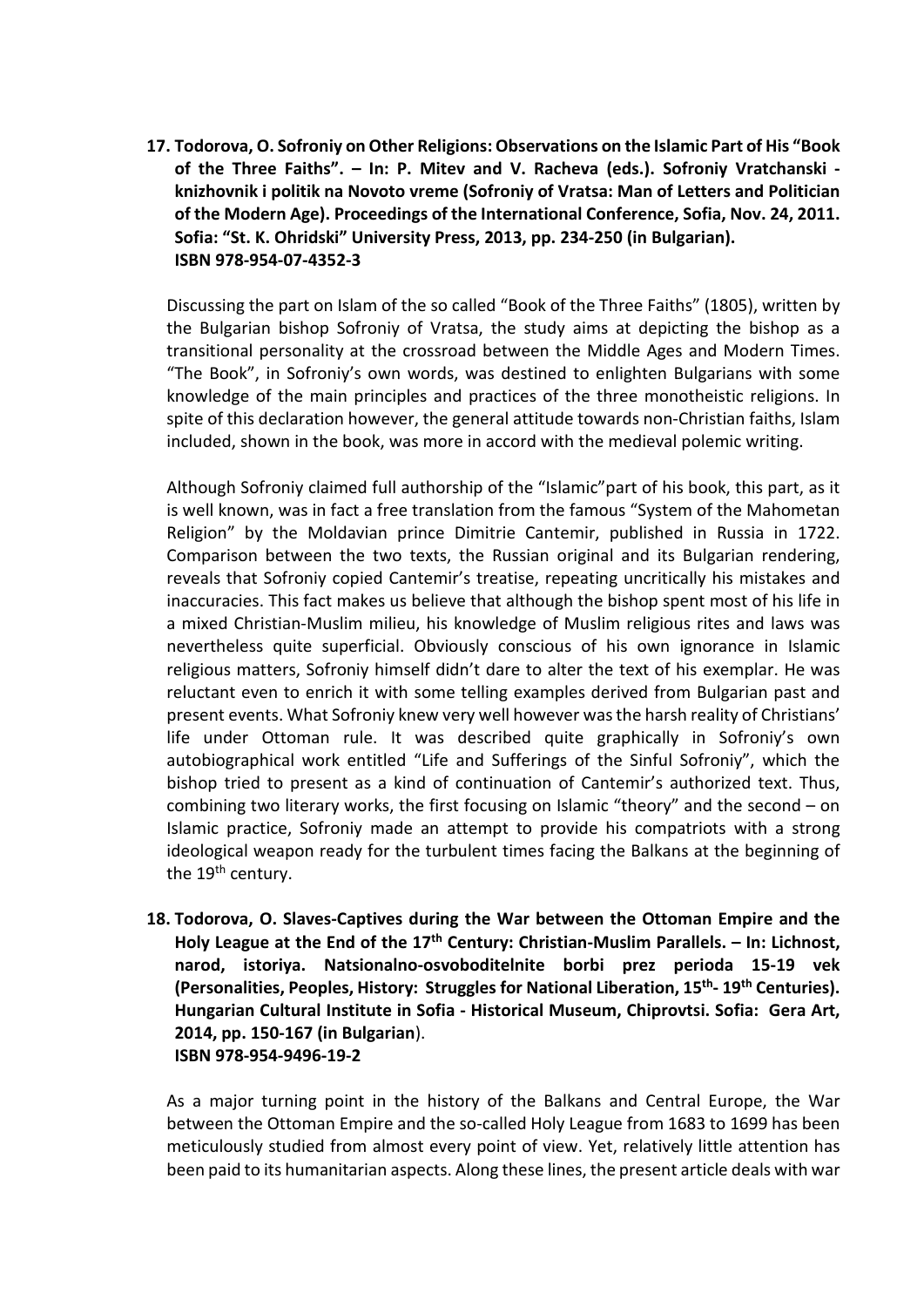captives, including civilians, from both sides of the Ottoman-European frontiers who fell in a state of slavery. A brief comparison was made between the methods of ехslaving, the plight of the enslaved and the emancipation practices. Some novelties in the regulations for ransoming military captives introduced in post-war treaties were also discussed. Most of the examples used come from Bulgarian lands and are related to the events in the aftermath of the Austrian military invasion and the Chiprovtzi uprising. At the end, it was hypothesized that mass enslavements during the war, especially the enslavements of Ottoman Muslim subjects by Europeans, worsened the religious climate on the Ottoman Balkans and the Muslim-Christian interrelations.

# **19. Getov, D., O. Todorova. Two Unknown Autograph Greek Historical Notes by Metropolitans of Tirnovo in the First Half of the Eighteenth Century and Their Historical Context. – Biblioteka (Library), 2014, № 6, pp. 32 - 44 (in Bulgarian) ISSN 0861-847X**

The National Library Sts Cyril and Methodius in Sofia possesses a Greek manuscript transmitting a rare post-Byzantine Canon Law collection. On an originally blank leaf two previously unknown dated and signed notes by well known metropolitans of Tŭrnovo were found – one by the hand of Joseph II (1714–1722), and another by Nikephoros (1722–1741). This article describes briefly codex NBKM gr. 55, transcribes diplomatically these notes and translates them from the Greek into Bulgarian. Related to the administration of justice in the metropolis of Tŭrnovo and the neighboring village of Arbanasi (Albanitokhori) in somewhat vague and general terms, these notes are tentatively interpreted in the context of Orthodox Christian versus Ottoman jurisdiction with an excursus on the history of Arbanasi.

**20. Todorova, O. The Parish on the Balkans in Ottoman Era. An Inside Look: The Orthodox Priest and His Flock through the Prism of a Mid-17th Century Text Written by a Parish Priest. – In: S. Parveva and O. Todorova (eds). Iz zhivota na evropeiskite provintsii na Osmanskata imperiya prez XV-XIX vek. Sbornik izsledvaniya v pamet na prof. d.i.n.Elena Grozdanova (Glimpses into the Life in the European Provinces of the Ottoman Empire, 15th to 19th Centuries. A Collection of Studies in Memoriam Prof., DSc Elena Grozdanova). Sofia: "Gutenberg" Publishing House, 2016, pp. 636-676 (in Bulgarian).**

**ISBN 978-619-176-088-6**

This article tries to challenge the notion of an entirely harmonious Christian-Orthodox parish that dominates the historiography of the Ottoman Balkans. The interrelations between Orthodox priests and their flocks are analyzed here in the light of the so-called Chronicle of Serres (ca. 1642), composed by Papa Synadinos, a Greek Orthodox priest and a member of the local Christian elite. It is claimed that two distinct images of the parish, quite opposite to each other, emerge from the text of the Chronicle. The first one is the image of the "ideal" parish, free of conflicts between priest and parishioners. In the Chronicle it was exemplified with the parish of Papa Sideris, Synadinos' father, who is portrayed as a perfect priest and a role-model for his time. This image however proves to be no more than a literary construct. Much more interesting is the second image representing the "real" parish led by Synadinos himself. It was depicted as a place where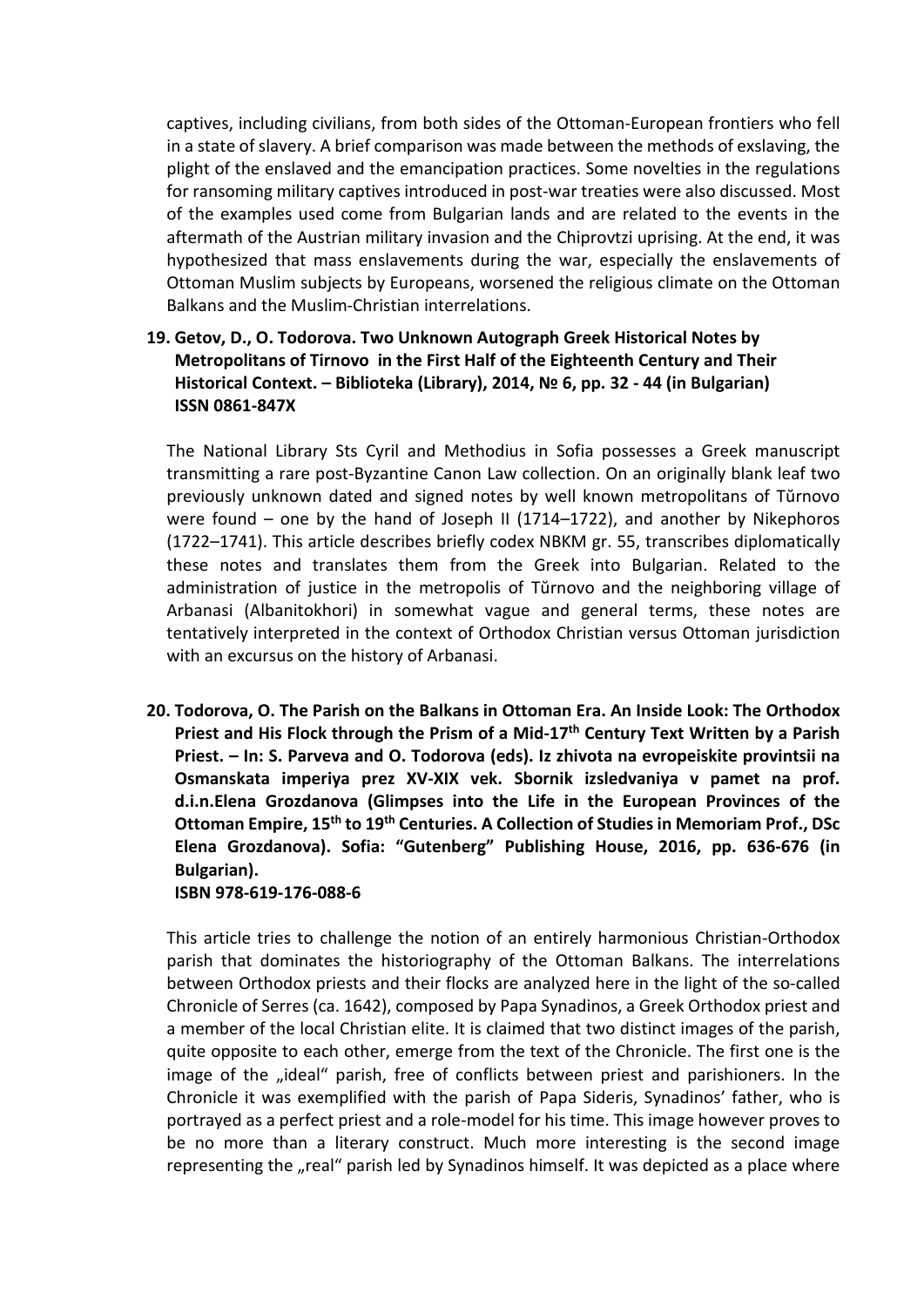frictions between the "enlightened" priest and his flock were a common occurrence. The present study attempts to delineate the economic as well as the cultural (in the broadest sense of the word) causes which stood behind the constantly evolving tensions between laity and priests. It is argued that disagreements deepened even more due to options available to both sides to compete against each other by petitioning either to the Ottoman or to the Church authorities.

**21. Getov, D., O. Todorova. Short Greek Chronicles in a Bachkovo Manuscript Related to** *kirdjali* **Attacks on Stanimaka and Plovdiv from the End of 18th- Beginning of the 19th Century. – In: Kulturni mostove. Minalo i savremie**. **("Rencontres culturelles. Le Passé et la Contemporanéité"). Conférance scientifique internationale. 30e Anniversaire du Centre se Recherches Slavo-Byzantines "Ivan Dujčev" auprès de l'Université de Sofia "St. Clément d'Ohrid" (Annuaire du Centre de Recherches Slavo-Byzantines "Ivan Dujčev", Vol. 99/18), pp. 663-685 (in Bulgarian).** 

### **ISSN 1311-784 X**

The documents published here, with a translation into Bulgarian, are two previously unknown Greek marginal notes in a Bachkovo monastery manuscript (№ 826 EHAI). They were written by contemporaries who recorded briefly two *kirdjali* attacks on Stanimaka (1793) and Plovdiv (1803). An extensive historical commentary examines these events in the context of what we know so far from Ottoman and other sources, while also adding some new insights. Some additional light is shed on some of the participants in the *kirdjali* upheaval, on the plight of Bachkovo monastery and its neighbouring settlements in this epoch as well as on Christian-Muslim solidarity in the face of the common *kirdjali* threat*.*

**22. Todorova, O. Bulgarian and International Historiography on Slavery in the Late Ottoman Empire: Resemblances and Divergences. – In: V. Racheva (ed). Balgarite v Osmanskata imperiya: poniyatiya, strukturi, lichnosti (Bulgarians in the Ottoman Empire: Concepts, Structures, Personalities, 19th Century). Sofia: "St. K. Ohridsky" University Press, 2017, pp. 15-34 (in Bulgarian). ISBN 978-954-07-4352-3** 

This article attempts to juxtapose Bulgarian historiography dedicated to the problems of slavery in the Late Ottoman Empire and the acknowledged authorities elsewhere in this field exemplified here by the contributions of three leading contemporary Ottomanists coming from different countries: Ehud R. Toledano, Yusuf Hakan Erdem and Madeline Zilfi. The comparison suggests that, in general, Bulgarian slavery studies still fall short of current international research standards. In fact, for the most part they focus not on slavery proper whose victims in the nineteenth-century Ottoman Bulgaria were predominantly foreigners of African or Circassian origin but rather on the issue of the symbolic "slavery" of Bulgarians under Ottoman rule.

**23. Todorova, O. "Nothing but the Right of Patronage…": Slave Integration in the Ottoman Empire in the light of the relationship between Masters and Slaves (on Materials of the Central Balkans from the Middle of 16th to the Early 18th Century). – Istoricheski pregled (Historical Review), № 3-4, 2016 (2018), рр. 22-88 (in Bulgarian).**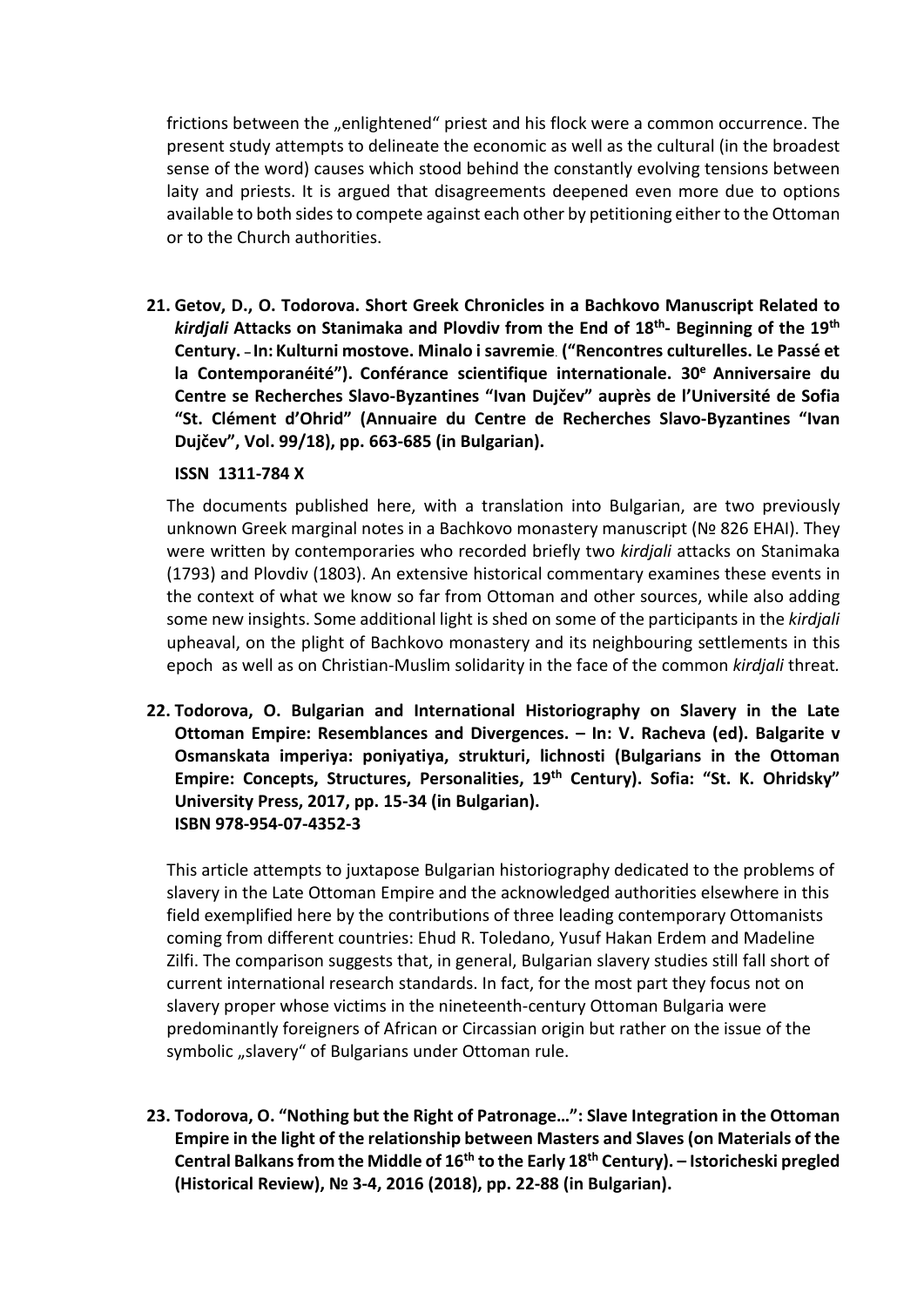### **ISSN 0323-9748 (print)**

Central for this study is the topic of the melting in the Ottoman "cauldron" of those war captives who, after their enslavement, filled the ranks of the so-called domestic slaves. In tackling this issue, a more special approach was chosen, with emphasis not on the role of the Ottoman state as a regulator of integration-assimilation processes, but on the slave integration "from below". The aim is to reveal those specific relationships and interactions between the two sides of the "master-slave" dyad which contributed most to the effective incorporation of the enslaved into Ottoman society. The study covers the Central Balkan region. It is based on diverse sources, including unpublished Ottoman documents from the *sicills* of the cities of Sofia, Russe and Vidin from the middle of the 16th to the beginning of the 18th century.

In the course of work, the author analyzes, in a Central Balkan context, some well known mechanisms for slave integration (such as Islamization, for example) and a number of others that have been either undeservedly underestimated or completely neglected in specialized studies, such as: labour and linguistic integration, marriage, adoption of the Ottoman style of living, creation of a network of contacts in the host society, etc. The socialization of slaves is outlined as a process which was not only gradual but also lengthy. Starting from the first days of the slave's stay in Ottoman territory, it continued to evolve with varying degrees of intensity, defined by a number of factors, including the formal legal status of each individual slave (e.g. *mazun*, *mukatib*, *mudebber*, *ümm-ü veled*, "ordinary" slave, etc.) The process of socialization was far from completed with the Islamization of the slaves or with their emancipation. The article emphasizes the active participation of the slave-owner and his family in all stages of slave socialization, especially in the post-emancipatory phase when, under Islamic law, the relationship between a former slave and a former master grew into a patron-client relationship. The practical dimensions of these patron-client relationships are revealed through several "case studies", made on the basis of hereditary inventories of six freed women slaves, who died in Sofia in the 1670s

### **24. Todorova, O. Victims, Fugitives, and Criminals: The Non-Integrated Slaves in Rumeli (16th- Middle of the 18th Century). – Istoricheski pregled (Historical Review), № 3-4, 2017 (2018), pp. 86-129 (in Bulgarian). ISSN 0323-9748 (print)**

The study is dedicated to the various factors which prevented the successful integration of some domestic slaves and ex-slaves into the Ottoman society as well as to the two main forms of slaves' societal self-exclusion – slave fugitivism and slave criminality. An attempt was made to delineate some characteristic features of these phenomena. Slave integration and slave exclusion are viewed as a reverberation of the very ambivalent essence of pre-modern Islamic slavery that regarded slaves as both things and persons. The porous boundaries between integration and exclusion are illustrated with several examples of fugitive slaves or slaves involved in heavy crime who in spite of their outlawness appeared to be well incorporated in the (marginal) segments of the Ottoman society.

The research is based on multiple sources but mostly on documents derived from the kadi registers.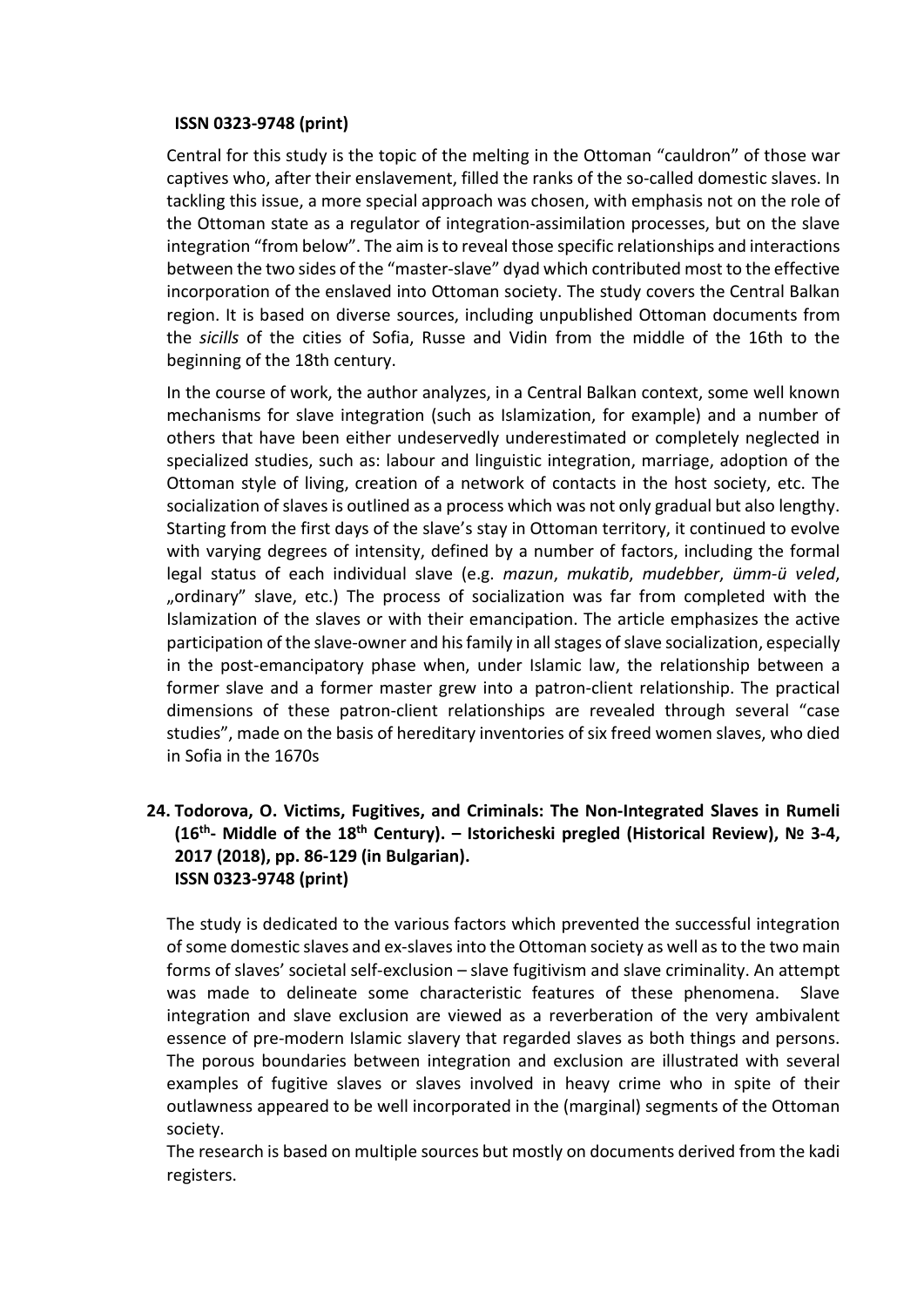**25. Todorova, O. Notes on Christian Slave-Holding on the Balkans in Ottoman Times. – In: Ivan Biliyarski (ed.). Laudator Temporis Acta. Studia in Memoriam Ioannis A. Božilov. Vol. 1. Religio. Historia. Sofia: "Gutenberg" Publishing House, 2018, pp. 402-424 (in Bulgarian). ISBN 978-619-176-131-9** 

In this study, after a brief overview of the Ottoman policy towards Non-Muslim slave ownership (including the failed efforts to impose a state ban on it), an attempt was made to examine different Christian slave-holding practices and their motivation that varied according to social position. Holding slaves was viewed by Christian "oligarchs" mostly as a means of strengthening their prestige and high social stance. What mattered more for the rank and file Christian craftsmen however was the exploitation of slaves as domestic servants or skilled labourers. Another issue tackled in the study is the attitude towards slaveholding which prevailed among Orthodox Christians living in the Balkan provinces of the Ottoman Empire. Up to the beginning of the  $19<sup>th</sup>$  c., in the eyes of many, slavery looked like an ironclad, universal system. This perception was partly due to the Church notion of slavery as a God-established institution, and partly to the fact that in the Early modern era slavery flourished not only in the Ottoman domains but also in the neighbouring European countries. The study argues that it was this kind of societal climate that enabled some slave-holders to emerge from the Christian millieu of the Ottoman Balkans.

## **26. Todorova, O. The Untold History of Slavery: On the Prerequisites for a Public "War of Terms". – Istoricheski pregled (Historical Review), 2019, № 1, pp. 5-55 (in Bulgarian). ISSN 0323-9748 (print)**

The article argues that speculation with the metaphorical use of the term "slavery", which in recent years took over the Bulgarian public debate on the Ottoman past, is due not only to political and ideological reasons but also to the fact that the Bulgarian historical science does not pay enough attention to the study of the institution of slavery itself in the Ottoman empire. Very little research, in particular, has been done on domestic slavery, which was the predominant form of slavery in the Empire, including its Bulgarian provinces.

Several themes are discussed, the illumination of which undermines the popular myth of total Bulgarian slavery during the Ottoman era: 1/ the ethnic composition of slaves, its dynamics over the centuries and the modest presence of Bulgarians among the slaves after the middle of the  $15<sup>th</sup>$  century; 2/ the significant difference between the status of slaves in the Ottoman Empire, on the one hand, and the status of the Ottoman non-Muslim subjects, on the other hand; 3/ the existеnce of non-Muslim slaveholding in Bulgarian lands during the Ottoman centuries, as well as the theme of slavery as an integral part not only of Ottoman, but also of Christian Europe's history until the beginning of the 19<sup>th</sup> century.

**27. Todorova, O. Slave Trafficking between Ukrainian and Bulgarian Lands in Ottoman Times. – In: Ukraina i Balgariya v istoriyata na Evropa. Sbornik nauchni trudove. (Ukraine and Bulgaria in European History. Collection of Studies). Кiev–Sofia: Institute**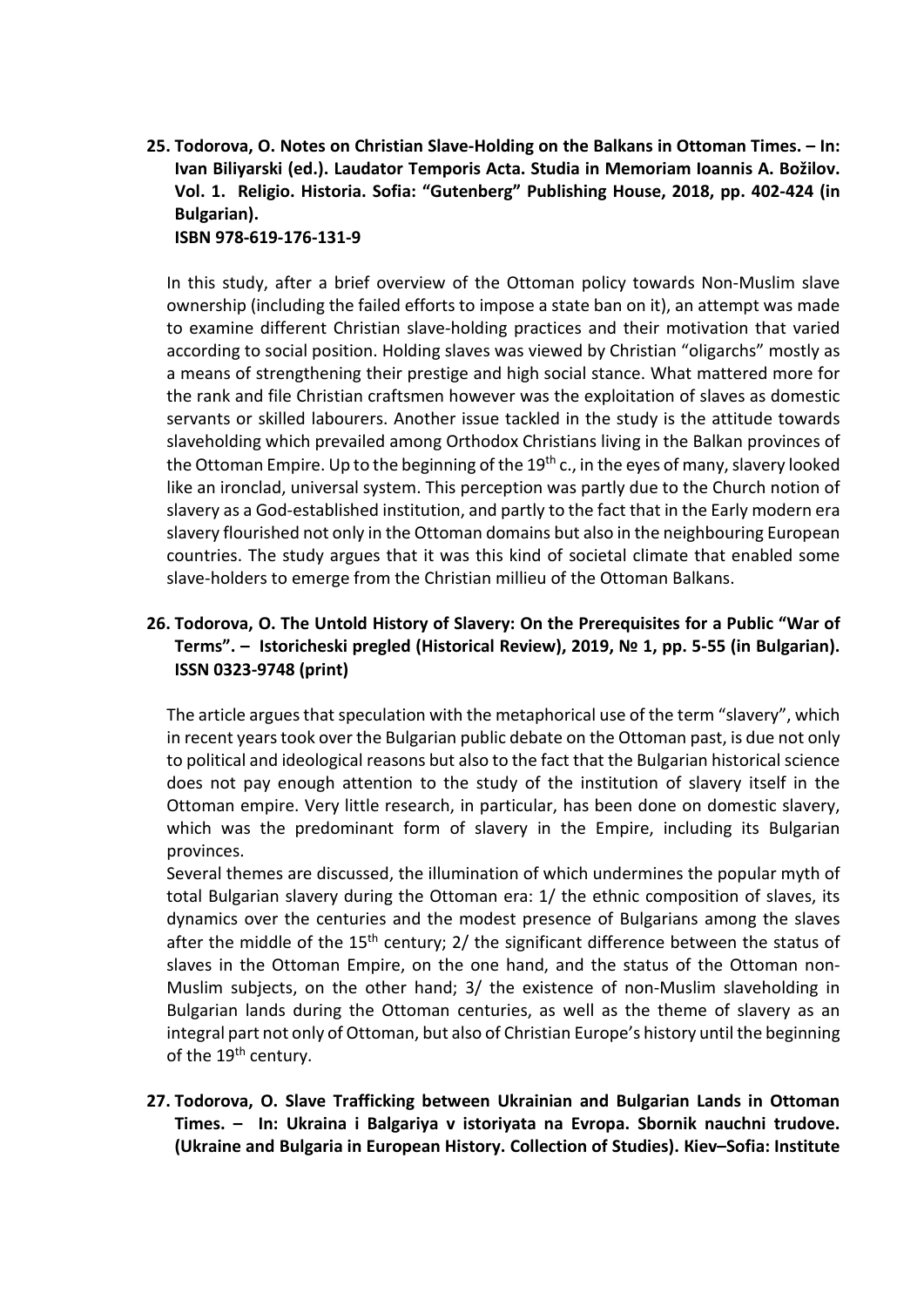### **of History of Ukraine, National Academy of Sciences of Ukraine - Institute for Historical Studies, Bulgrian Academy of Sciences, 2019, pp. 70-80 (in Bulgarian). ISBN 978-966-02-8813-3; ISBN 978-954-2903-34-5**

The aim of this article is to present an overview of the two-way slave trafficking that took place in the 16th-17th centuries between what are now Ukrainian and Bulgarian lands. In the southerly direction, the main agents of this traffick were the Crimean Tatars who supplied the Ottoman slave market with Eastern-Europeans, including Cossacks, captured in the territories of Russia and Poland-Lithuania. A kind of role exchange may be observed in the opposite direction, the enslavers there being Zaporozhian or Don Cossacks whose human prey were predominantly Muslims inhabiting the Bulgarian Black Sea shore. In terms of intensity, frequency and volume, however, the southerly slave traffick seems to have been heavier. It is worth also noting that whereas the Bulgarian Christian population remained practically uninflicted by this two-way slave traffick, the Ukrainians and Russians happened to be its main and most numerous victims. Moreover, there is a reasonable ground to believe that in the 16th–17th centuries the Ukrainians (who in the Ottoman sources are sometimes designated as Cossacks but are usually concealed behind ethnonyms such as *rusî* or *tutî*) constituted quite a significant if not the biggest part of all slaves imported during this period into the Bulgarian provinces of the Ottoman Empire. The study is based on various types of sources. They include excerpts from the voluminous Travel book (Seyahatname) of the famous 17th c. Ottoman author Evliya Çelebi as well as a number of entries from 17th c. Sofia and Rusçuk Shariat courts registers (sicills), which are kept nowadays in the Oriental Department of «St. St. Cyril and Methodius» National Library in Sofia.

## **28. Todorova, O. The Black Araps, Real and Imagined, in Ottoman Times. – Istorichesko badeshte (Historical Future), 2019, № 1-2, рр. 113-143 (in Bulgarian).**

### **ISSN 1311-0144**

In spite of the relative scarcity of sources, this study tries to shed light on the murky history of the black (*arap*) slaves and ex-slaves who were once present in the Bulgarian provinces of the Ottoman Empire. After an overview of some racially biased views connecting blackness and slavery, which emerged in Islamic countries throughout the centuries, as well as of the origins of the black-slave trade in the Middle East, and of the peculiarities in the organization of black slaves and ex-slaves' socio-religious life in the Ottoman domains, the study tries to track the footprints of black slavery in what is nowadays Bulgaria and its border lands. On the basis mainly of documents recorded in the kadi *sicills* for the cities of Sofia, Ruschuk and Vidin from the 17<sup>th</sup> to the first half of 18<sup>th</sup> c., a conclusion was reached that the Sub-Saharan slaves there formed quite a small proportion of the slave population. Besides, no traces of sizable black slave and ex-slave communities led by their own elders (a phenomenon known from the Anatolian and Aegean parts of the Ottoman Empire) were detected in the region. Until the beginning of the 19th c. the documents studied show no apparent signs of discrimination based on the slaves' skin color. In the last Ottoman century however, due to various factors, racial prejudices became more and more evident. This article provides a number of examples of the negative, sometimes highly distorted image of the blacks as reflected in Bulgarian texts from that epoch and seeks an explanation for such stereotypes.